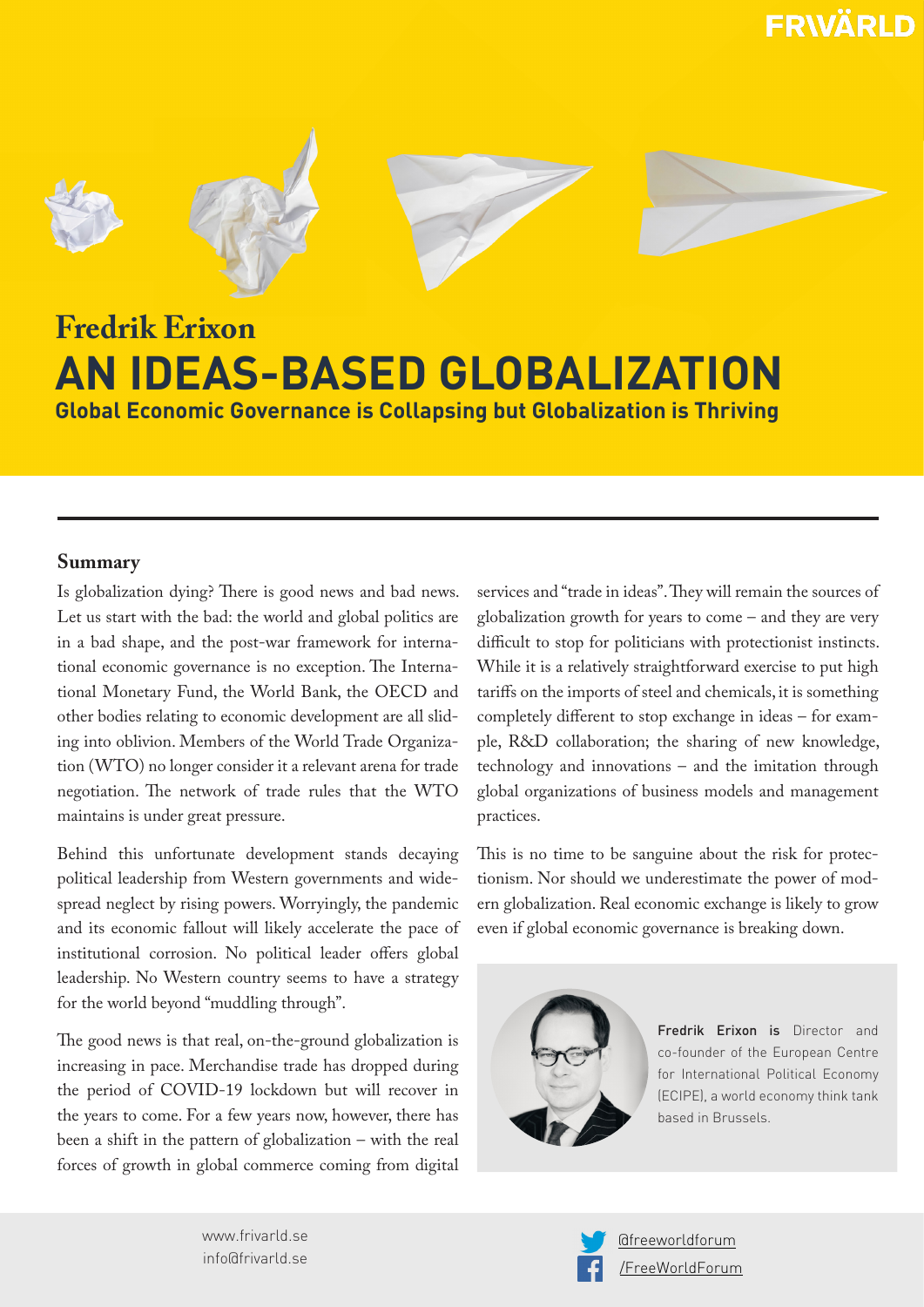# FRWÄ

## **The world is unwell**

Most parts of the world are fighting a pandemic that, so far, has exacerbated frictions and conflicts that have evolved over a long period of time. The United States is heading towards a crisis of order and governance – triggered in part by a reckless president who is at war with domestic institutions and political norms. President Trump sees no global dependency for the US that he does not want to upend. Meanwhile, China has ramped up political and social control, sharpening its authoritarianism even more. It believes the pandemic has given it a new opportunity to shine on the global stage – creating new loyalties to Beijing. Both China and the US continue to accelerate the strategic conflict between them.

Europe is fighting its own disorder. Most member states have become more introspective in the recent decade. During the pandemic, export curbs were slapped on internal trade in some medical goods, thus breaking with the norms of the single market as well as human empathy. Germany, for instance, banned the export of face masks to Italy. To add insult to injury, requests of medical assistance from one member state to others were initially met with silence. In April, Ursula von der Leyen, the Commission President, felt she had to go as far as issuing an apology to Italy on behalf of the EU. When the crisis hit Italy, Europe hadn't been on its side.

Now the European Commission is trying to make amends and in the process jockeying itself into a new position in the post-pandemic world. It has done so by reviving some old and familiar tunes – the evergreens of Europe's centralist version of federalism: a vastly expanded EU budget, "own resources" for the EU (meaning the right to take up taxes and fees directly), and a wholesale takeover of EU commercial policy by French-style mercantilism. While there are merits to the claim that other countries should help countries such as Italy with financial assistance, this is something else. Inevitably, all these propositions will lead to huge internal frictions in the years to come.

Other powers are not faring better. India's Prime Minister, Narenda Modi, is stoking a domestic culture war – one that he thinks will benefit his brand of Hindu nationalism. Throughout the pandemic, Brazil's Jair Bolsonaro has confirmed his reputation of being the less competent version of Donald Trump. The UK's Boris Johnson has been riding high in the polls, partly supported by public sympathy for his own COVID-19 experience, but his government is appearing increasingly shambolic. Its ambition for

## "If there was ever a moment for decisive reforms of global economic institutions, this is not it."

post-Brexit Britain is startling. Britain left Club Europe to make its own way in the world as an agile, innovative and free-trading economic power. It wanted no longer to be "shackled to the corpse" of the European economy, or so we were told. Now it is sprinkling cash on firms and wants to boost public spending, seemingly unbothered by the prospect of having tariffs put on trade with Europe again. Britain, it seems, left Europe to become more like France.

If there was ever a moment for decisive reforms of global economic institutions, this is not it. All the Bretton Woods institutions have been conspicuously absent in this crisis, despite a tanking world economy and risks of proliferating economic nationalism. The World Trade Organization maintains its network of trade rules, but the integrity and relevance of this institution itself have been on a decline for 15 years or more. The International Monetary Fund is missing in action – just like the World Bank and the OECD. Neither the G7 nor the G20 have convened to thrash out common responses to the economic fallout of the pandemic.

www.frivarld.se info@frivarld.se

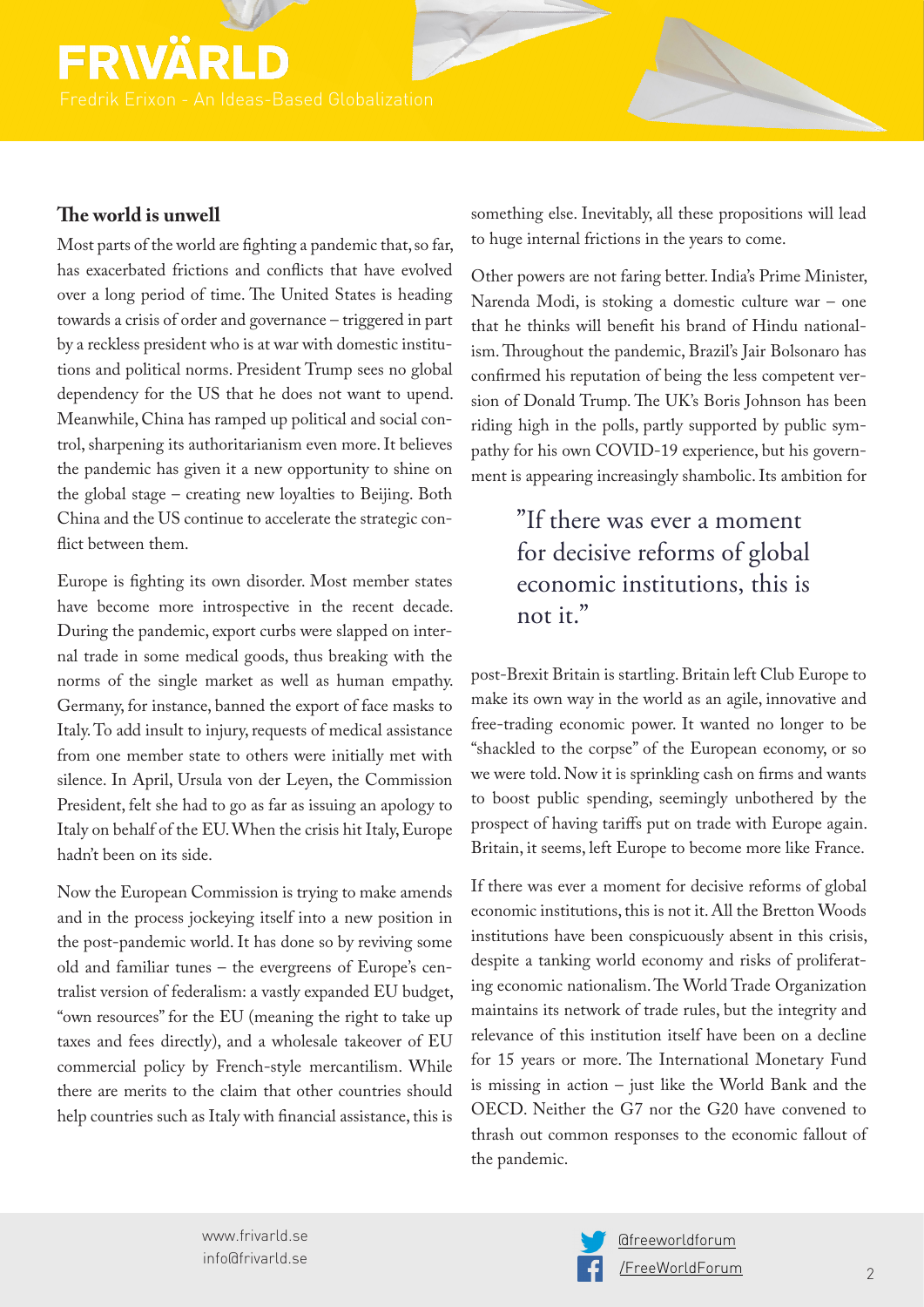# FRWÄ

No country is offering global economic leadership. Trump is a disrupter who wants to move fast and break things, including the post-war economic architecture. China has not made up its mind whether it wants to erode post-war norms and institutions for international economic governance – especially with their reliance on free-market principles – or if it would be a benefit for making them relevant again. Europe is occupied with itself. The EU is on a downward trajectory but no one has a realistic idea for how to break the negative trend. It is impossible for its leaders to have an adult conversation about the economic and political realities of Italy and Greece inside the euro: too much honesty would literally break the bank, or at least throw Italy to the wolves of the bond market. Germany is failing on most of its strategic objectives for Europe, including its ambition to bring fiscal rigueur to the Club Med. Britain is out. France, as usual, is everywhere and nowhere at the same time. Brussels is stuck in bureaucratic introspection. No one really seems to have a strategy about anything: we are just "muddling through".

## **The change in the nature of globalization**

Now to the good news: trade policy may be in poor health, but cross-border commerce is not. The global economic architecture may be on an irreversible course to oblivion, but there is little suggesting that globalization is dying or that governments are about to fracture it to such a degree that we would lose its fundamental economic essence: that national market and factor prices reflect global prices. Yes, there are worrying trends, but the main point is this: globalization is changing and has been for quite some time.

Let us start with trade liberalization and protectionism. While it is true that trade negotiations have not delivered much consequential results for a long time – the last time that a multilateral round of trade negotiations finished successfully was in 1994 – but trade has remained a powerful engine for prosperity. Ever since the end of the financial

crisis, global trade has been humming along. There was an immediate recovery in 2010 and 2011 that returned world trade to pre-crisis levels, but trade growth has continued in the post-recovery period and, helped by generally high levels of demand in the world economy, continued to support jobs and private-sector growth. Globally, merchandise exports and imports have been growing by 20 percent since 2012 – even if the pace of growth petered out in the two years prior to the pandemic. A similar pattern can be found for the EU. It's total trade (goods and services) is up by two thirds since the global financial crisis of 2009.

Both trade liberalism and protectionism have been on the rise. The Global Trade Alert tracks new trade-policy interventions. Figure 1 below shows the number of liberalizing and harmful measures introduced since the financial crisis. It shows a pretty stable development for both liberalizing and harmful measures, with the number of harmful measures consistently outweighing the number of liberalizing measures. Two significant observations are the rise in both liberalizing and harmful measures between 2016 and 2018, and the decline in both measures since 2018. On current trend, 2020 will be the year of the fewest harmful trade interventions since the financial crisis.

**Figure 1**: Liberalizing and Harmful Trade Policy Interventions in the World



*Source: Global Trade Alert database*

www.frivarld.se info@frivarld.se

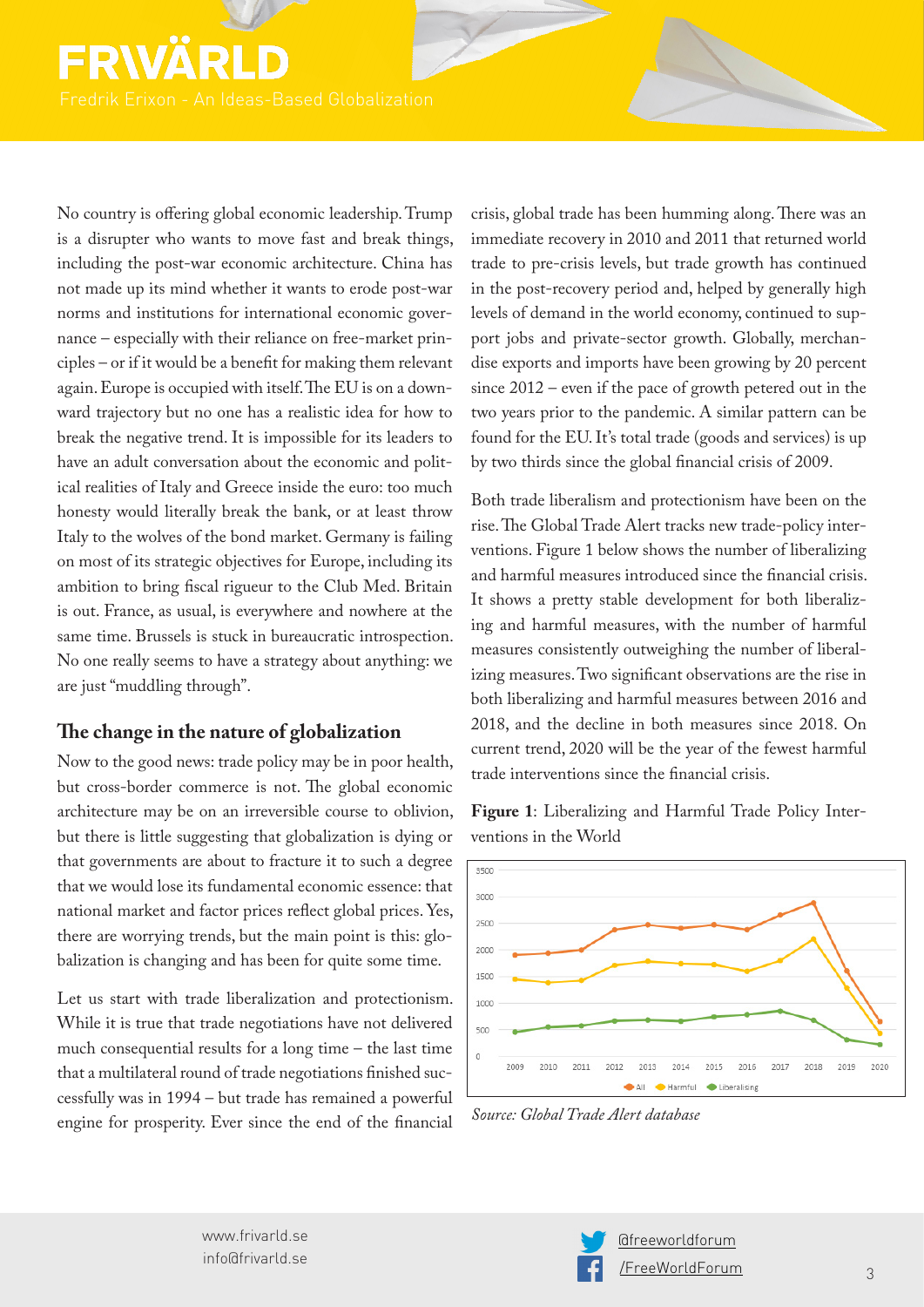The bilateral nature of many new protectionist initiatives also reduces their potency. President Trump has disrupted trade relations – with Canada, China, Europe, Mexico and more. For most of the time, however, Trump's protectionist measures have attacked only one country. This is less worrying compared to measures that attack everyone: the trade that gets lost when bilateral measures are introduced is usually substituted by other trade. Obviously, this is not optimal: an effective exporter gets substituted by a less effective exporter. So far, most firms whose import sourcing have been attacked have managed the substitu-

tion without significant efficiency losses. Trump's protectionism has not had much of an impact on domestic prices.

What it has done, however, is to reduce US production. Trump's trade war with China is a good example of how protectionism usually backfires. Obviously, the trade war has had the effect of reducing trade between the two states. Between 2017 and 2019, US exports to China went down by 18 percent while China's exports to the US declined by 11 percent – leading to a growing bilateral trade deficit for th US. Moreover, it has caused America's share of total global trade to drop too.

So, globalization is not dying, but it is going through a period of structural change. Take a look at the data. Figure 2 below lays out the development over time for growth in global trade, divided up between different forms of trade. First, the growth of merchandise trade has slowed down markedly since 2014, reflecting macroeconomic rebalancing in the world economy and less appetite for continued globalization of supply chains. It is not the growth of trade in goods that has completely stalled, but rather that it is no longer powered by the factors that made merchandise trade to grow by 7-8 percent annually for several decades. China's entry into the world economy and the fragmentation of supply chains were the two main factors behind rapid trade growth in the 1990s and 2000s. But China's

economy has now matured, and there is not another economy on the doorstep of the world economy that can boost new trade. Moreover, once the big change in patterns of production and outsourcing have happened, it cannot be done again: "the soufflé cannot rise twice". Companies continue to change the location of production and their pattern of sourcing, and that is part of a constant process to optimize production, get closer to end markets and utilize the benefits of trade. But they are not moving production out of the home market in the same way companies did before.



**Figure 2:** Growth patterns in trade and globalization 2005-2016 (2009=1)

*Source:* Erik van der Marel, *Estimating the Economic Impact of Restrictions on Data Flows: Productivity, Trade and Innovation*, ECIPE 2019

### **Towards an ideas-based globalization**

What is more interesting, however, is that non-goods forms of trade have been growing faster since 2014. If anything, cross-border economic exchange has increased its influence on the global economy by relying far more on growth in ideas exchange: exchange involving R&D, innovation, technology and knowledge transfers, management imitation and new patterns of digital commercial interaction.

www.frivarld.se info@frivarld.se

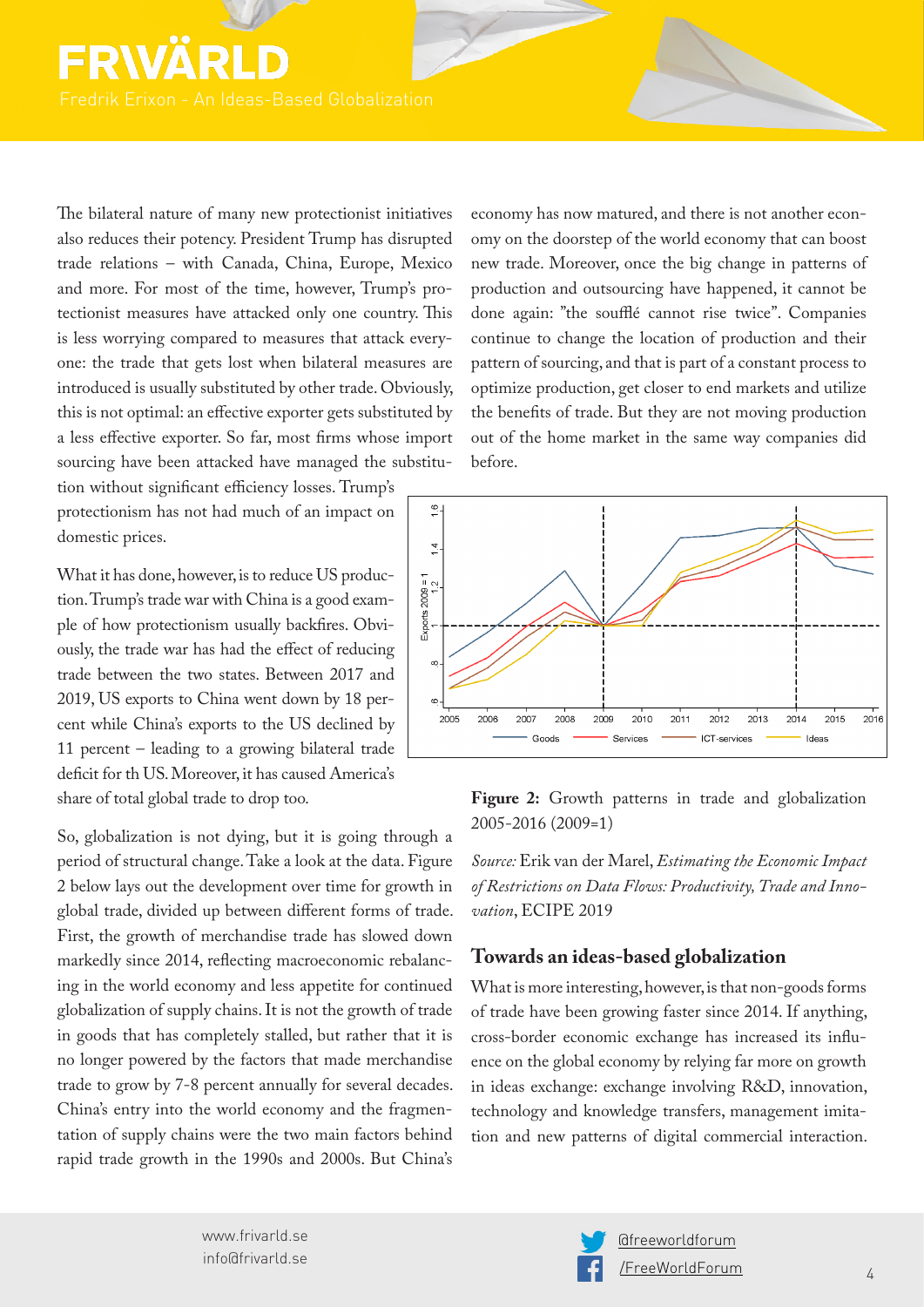The pandemic has ushered in a new degree of intensity in ideas-based exchange. Take the pharmaceutical sector, for example, where various global networks of firms, universities, governments and foundations are now involved in developing coronavirus vaccines and treatments. There is a lot more cross-border exchange of ideas now and most governments are keen to learn from others – from best practices – in how to control the reproduction of the virus in society. Some of these exchanges are monetized, while others are not. Most of them will never get recorded as trade, but they are a central part of what constitute modern globalization.

Figure 2 shows that trade has grown faster in ICT services and ideas than in goods since 2014. Obviously, trade in ICT services have been boosted by the whole wave of digitalization. What is less obvious is that trade in ideas also has started to grow faster. Flows of ideas are an ambiguous phenomenon. Most workers experience it constantly, but it is difficult to give it a precise definition. Moreover, given poor data availability, it is nigh on impossible to quantify. Figure 3 above is no exception: it builds only on recorded transactions in the balance of payments, such as royalties. Everything suggests it has grown faster than the data indicates. The US Congressional Research Service has estimated that US exports to the EU in ICT and potentially ICT enabled services amount to 190 billion US dollars, which is almost 15 percent of total trade between the two partners. Total US exports of ICT enabled services was estimated at 439 billion US dollars, hitting almost 18 percent of total US exports.<sup>1</sup>

To get a better understanding of trade in ideas, we have to start by looking at the growth of the intangible economy and digitalization. Both these factors are leading to changing patterns of cross-border exchange and workplace interaction. Intangible assets include a variety of assets like the stock of patents, brands, R&D, software and distribution

1 [https://fas.org/sgp/crs/misc/R44565.pdf](about:blank)

networks – all these actors are increasingly important to economic development. These assets – and investments in them – nowadays define much of the productivity growth in modern economies, partly because they represent new knowledge, innovation capacities and the ability to push the technological frontier. As Figure 3 shows, the growth rate for intangible assets is higher than the growth in tan-



### Source: OECD

Intangibles get powered by digitalization because new technologies for interaction across borders have opened up for greater utilization in intangible assets. People can interact by e-mail or use professional platforms to have a constant flow of ideas, both between organizations or within an organization. Large companies especially work with cross-border teams for purposes of R&D, product development, market offerings, marketing strategies and more. These new ways of working are commonplace, but most of the time there are no records that track the economic and commercial significance of these interactions. It is just standard operating procedure.

What is clear, however, is that these interactions are increasingly generating value. These flows transfer as much knowledge as standard forms of trade when a formal exchange takes place. Trade economists have always put a



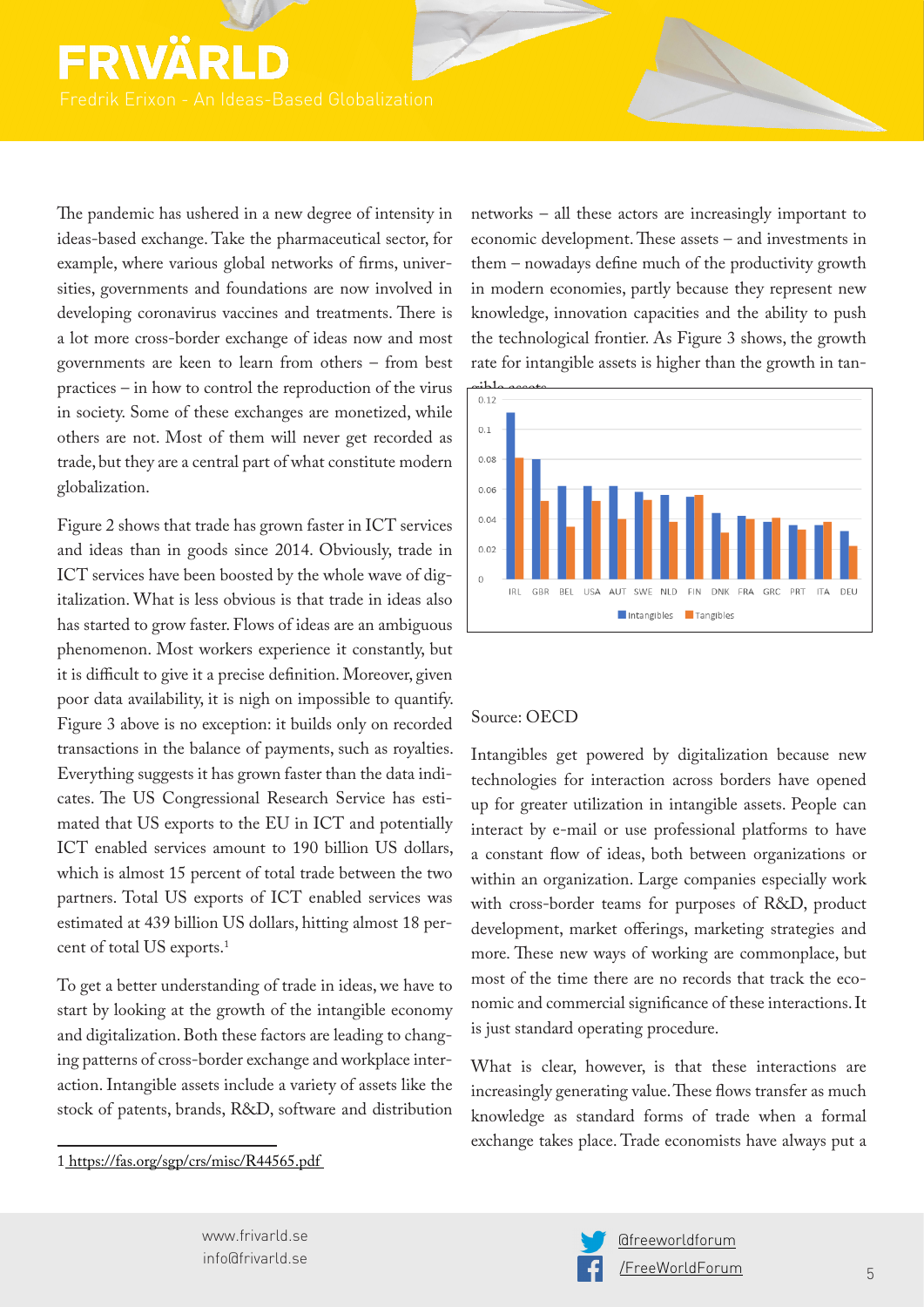

"The broader picture shows that cross-border interactions help workers and firms to imitate productive and successful economic behaviour from other countries and units; and imitation is a critical part of the ideas-based economy."

great value on the role that trade and investment have for "technology transfer". Trade can improve the static allocation of resources in an economy, but what is far more important is that trade and investment allow firms and economies to access technology and knowledge that they otherwise would not have access to. They would be saddled with whatever offering incumbent firms would have.

Thus, the broader picture shows that cross-border interactions help workers and firms to imitate productive and successful economic behaviour from other countries and units; and imitation is a critical part of the ideas-based economy. It is a learning process in which all parts of a firm get exposed to other forms of production and market behaviour. Management and managing teams in all firms spend a great part of their time to channel information that is necessary for positive imitation. Firms that operate on multiple markets are ever more dependent on coordination between markets. Modern factory-floor teams spend a growing part of their working time interacting with peers in other factories to learn from them or to share positive experiences with them. Consequently, the ideasbased economy – and trade in ideas – is a phenomenon that affects all sectors.

As innovation and product development become more central for the competitiveness of a firm, the ideas-based economy gets a boost. The economic power of innovation lies not only in the creation of the new idea itself, but in its use and how it forces other organizations to learn from the innovating firm. Innovations these days tend to foster many more cross-border interactions than they did in the past. With fragmented production structures, there are more units than before that have to learn from and adjust to new innovations. With presence in more markets, there has been a growth in the efforts that firms must make in order to ensure that a new innovation can be marketed – and that is just developments inside a firm. What is perhaps even more demanding is that firms need to keep track of the development in many different sectors – not just among their immediate competitors – and be prepared to quickly take onboard key innovations outside their own market territory. If they do not, the risk is that another competitor will.

Trade in ideas has not just grown faster than what is recorded in Figure 2; it will continue to accelerate, regardless of the pandemic. President Trump or President Macron cannot stop it. A growing part of the welfare that an economy generates will crucially depend on firms' and organizations' abilities to develop on the basis of current trends of diffusion in technology, innovation, knowledge and organizational behaviour. Obviously, this presents new challenges for policymakers. Trade liberalism and protectionism are traditionally part of a silo-structured world concept where policymakers deal with issues in goods, services and rules. Many of the formulas of trade policy simply do not capture the types of commercial interaction that are now growing fast, and in a world where politicians are warming to the ideas of economic nationalism, this is comforting.